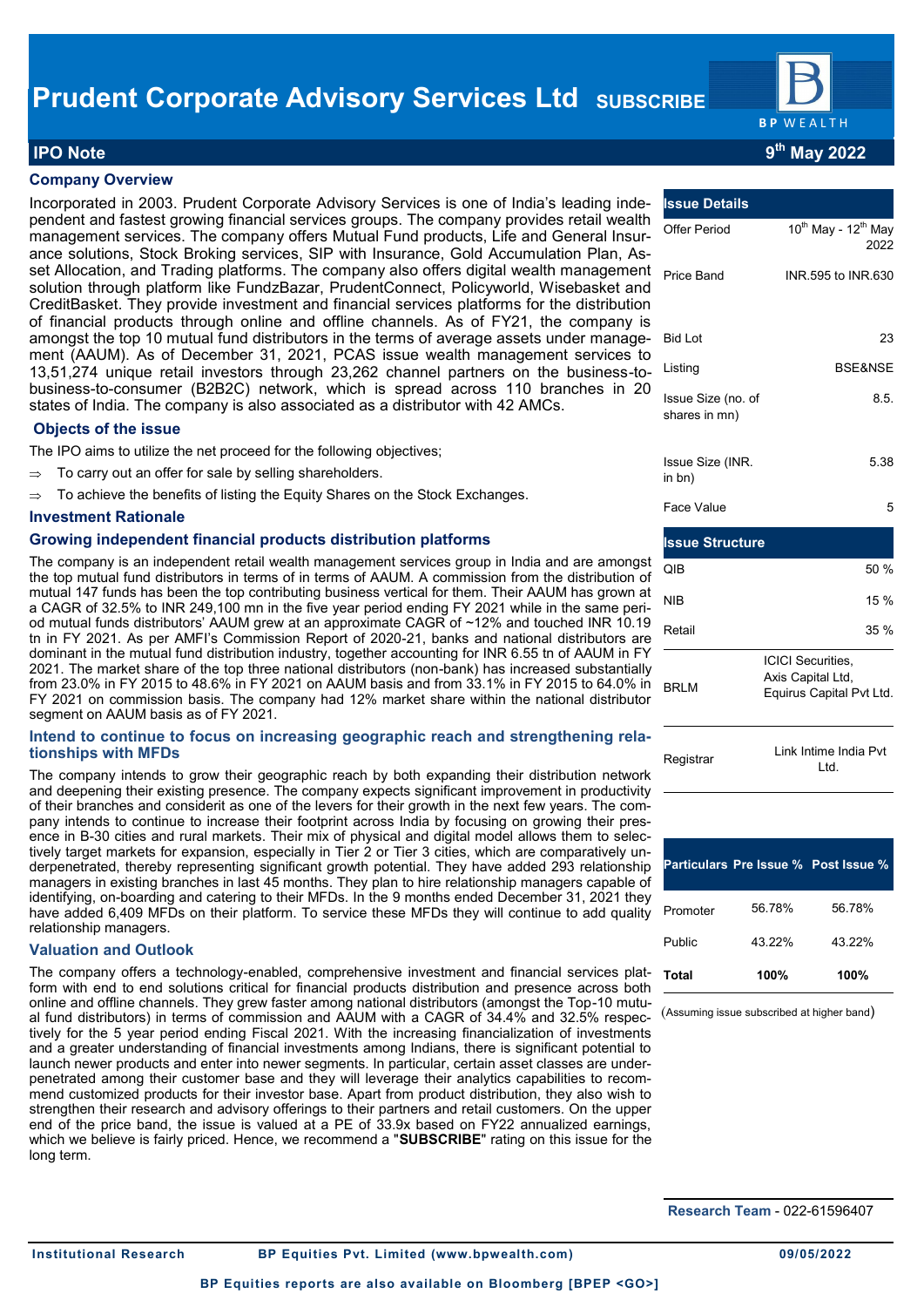

# **Prudent Corporate Advisory Services Ltd. Construction of the UPO Note**

| <b>Particulars</b>                    | <b>FY19</b> | <b>FY20</b>    | <b>FY21</b> | <b>9MFY22</b> |
|---------------------------------------|-------------|----------------|-------------|---------------|
| <b>Revenue from operations</b>        |             |                |             |               |
| I Commission and Fees Income          | 2,154       | 2,293          | 2,776       | 3,141         |
| <b>II</b> Interest Income             | 65          | 48             | 33          | 32            |
| III Net gain on fair value Changes    | 1           | $\overline{7}$ | 56          | 40            |
| <b>Total Revenue</b>                  | 2,220       | 2,348          | 2,865       | 3,212         |
| <b>Expenses</b>                       |             |                |             |               |
| <b>Commission and Fees Expense</b>    | 1,250       | 1,205          | 1,531       | 1,769         |
| Impairment on Financial Instruments   | (10)        | 12             | 20          | (1)           |
| Employee benefit expenses             | 432         | 489            | 555         | 483           |
| Other expenses                        | 166         | 176            | 140         | 146           |
| <b>Total Operating Expenses</b>       | 1,838       | 1,882          | 2,246       | 2,397         |
| <b>EBITDA</b>                         | 382         | 467            | 619         | 815           |
| Depreciation and amortisation expense | 76          | 79             | 81          | 87            |
| Other income                          | 31          | 14             | 84          | 68            |
| <b>EBIT</b>                           | 337         | 401            | 622         | 796           |
| <b>Finance Costs</b>                  | 31          | 27             | 17          | 19            |
| <b>Exceptional Item</b>               | 19          |                |             |               |
| <b>Profit before tax</b>              | 287         | 374            | 605         | 777           |
| <b>Current tax</b>                    | 98          | 110            | 157         | 176           |
| Deferred Tax Charge/ (charge)         | (21)        | (14)           | (5)         | 25            |
| <b>Total Tax</b>                      | 76          | 96             | 152         | 201           |
| <b>PAT</b>                            | 210         | 279            | 453         | 576           |
| <b>Diluted EPS</b>                    | 5.1         | 6.7            | 10.9        | 13.9          |

*Source: RHP, BP Equities Research*

# **Cash Flow Statement (In mn)**

| <b>Particulars</b>                                       | <b>FY19</b> | <b>FY20</b> | <b>FY21</b> | <b>9MFY22</b> |
|----------------------------------------------------------|-------------|-------------|-------------|---------------|
| Cash flow from operating activities                      | 123         | 503         | 577         | 506           |
|                                                          |             |             |             |               |
| Cash flow from investing activities                      | 128         | (48)        | (277)       | (1,388)       |
|                                                          |             |             |             |               |
| Cash flow from financing activities                      | (94)        | (221)       | (114)       | 211           |
|                                                          |             |             |             |               |
| Net increase/(decrease) in cash and cash equivalents     | 157         | 234         | 187         | (671)         |
|                                                          |             |             |             |               |
| Cash and cash equivalents at the beginning of the period | 382         | 542         | 806         | 993           |
|                                                          |             |             |             |               |
| Cash and cash equivalents on acquisition of subsidiary   | 4           | 30          |             |               |
|                                                          |             |             |             |               |
| Cash and cash equivalents at the end of the period       | 542         | 806         | 993         | 322           |
| Source: RHP, BP Equities Research                        |             |             |             |               |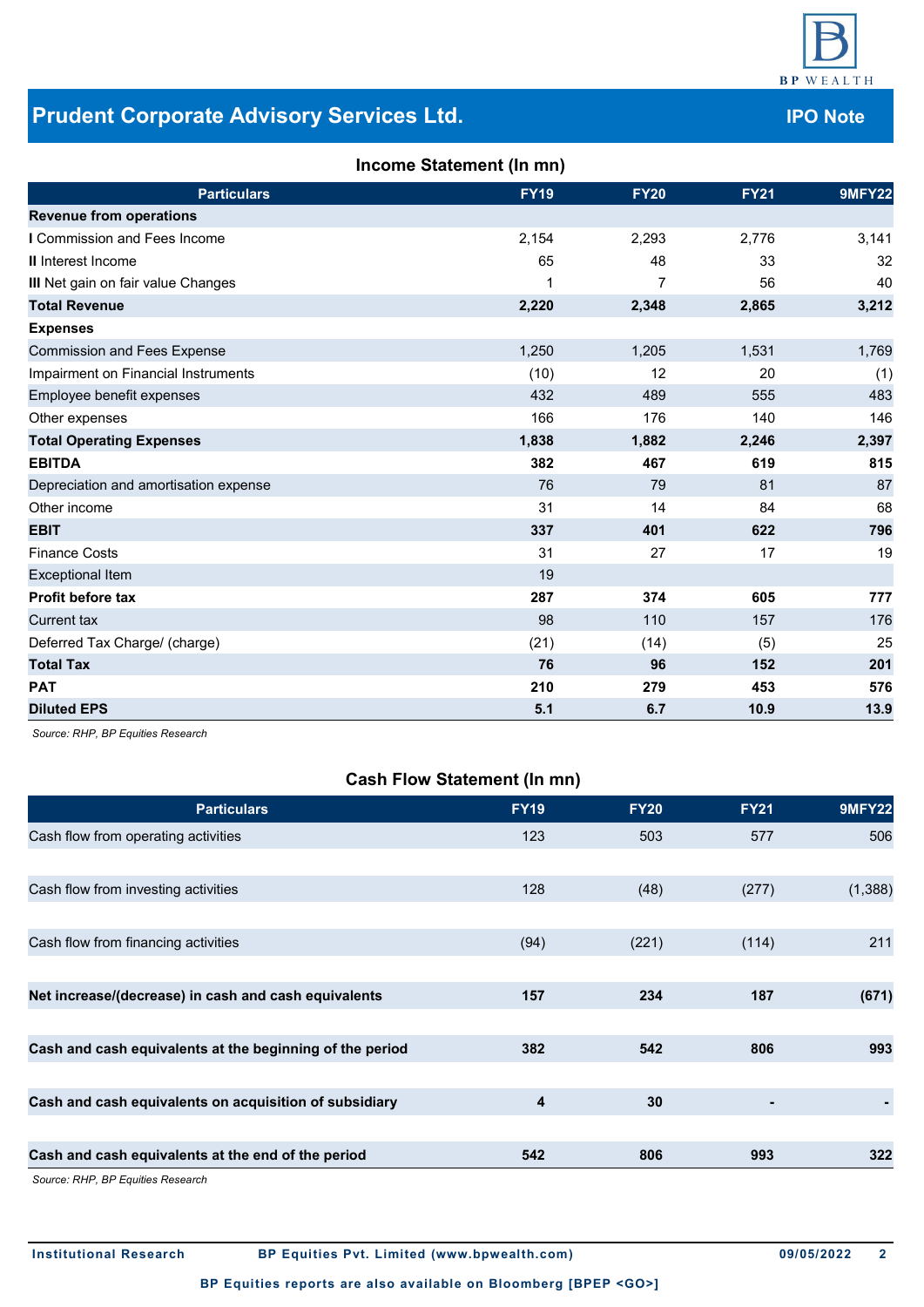

# **Prudent Corporate Advisory Services Ltd.**

| vices Ltd.                   |             |             | <b>IPO Not</b> |    |  |
|------------------------------|-------------|-------------|----------------|----|--|
| <b>Balance Sheet (In mn)</b> |             |             |                |    |  |
|                              | <b>FY19</b> | <b>FY20</b> | <b>FY21</b>    | 9N |  |

| <b>Particulars</b>                   | <b>FY19</b>    | <b>FY20</b> | <b>FY21</b> | 9MFY22 |
|--------------------------------------|----------------|-------------|-------------|--------|
| <b>Liabilities</b>                   |                |             |             |        |
| Share capital                        | 10             | 10          | 10          | 207    |
| Other equity                         | 821            | 1,115       | 1,566       | 1,941  |
| Instrument entirely equity in nature | 0              | 0           | 0           |        |
| <b>Net worth</b>                     | 831            | 1,125       | 1,576       | 2,148  |
| Borrowings                           |                |             |             |        |
| Current Tax Laibility (net)          | $\overline{4}$ | 3           | 12          | 5      |
| Other non-financial liabilities      | 68             | 81          | 113         | 22     |
| Provisions                           | 30             | 47          | 57          | 70     |
| Deferred tax liabilities (net)       | 0              | $\mathbf 0$ | $\mathbf 0$ | 4      |
| <b>Total Non current liabilities</b> | 102            | 131         | 182         | 100    |
| Borrowings                           | 229            | 78          | 26          | 330    |
| Lease liabilities                    | 72             | 94          | 100         | 128    |
| Trade payables                       | 695            | 520         | 939         | 1,136  |
| Other financial liabilities          | 3              | 13          | 25          | 32     |
| Liabilities for current tax (net)    |                |             |             |        |
| <b>Total Current liabilities</b>     | 1,000          | 705         | 1,091       | 1,625  |
| <b>Total Liabilities</b>             | 1,932          | 1,961       | 2,849       | 3,873  |
| <b>Assets</b>                        |                |             |             |        |
| Property, plant & equipment          | 169            | 179         | 166         | 162    |
| Right-of-use asset                   | 69             | 91          | 93          | 122    |
| Capital work in progress             |                |             |             |        |
| Intangible assets                    | 5              | 4           | 4           | 1,487  |
| Deferred tax assets (net)            | 17             | 31          | 36          | 15     |
| Current Tax Asset (net)              | $\overline{7}$ | 8           | 8           | 10     |
| Other non-current assets             | 10             | 22          | 22          | 160    |
| <b>Total Non Current Assets</b>      | 277            | 336         | 329         | 1,956  |
| Inventories                          |                |             |             |        |
| Investments                          | 72             | 62          | 206         | 326    |
| Trade receivables                    | 776            | 395         | 683         | 876    |
| Cash and cash equivalents            | 542            | 806         | 993         | 322    |
| Bank balances other than above       | 118            | 167         | 399         | 208    |
| Loans                                | 5              | 9           | 5           | 5      |
| Other financial assets               | 127            | 146         | 103         | 116    |
| Securities for trade                 | 15             | 40          | 131         | 64     |
| <b>Total Current Assets</b>          | 1,656          | 1,625       | 2,520       | 1,917  |
| <b>Net Current Assets</b>            | 656            | 920         | 1,430       | 292    |
| <b>Total Assets</b>                  | 1,932          | 1,961       | 2,849       | 3,873  |

*Source: RHP, BP Equities Research*

### *Key Risks*

- $\Rightarrow$  If company do not continue to innovate and further develop their platform or their platform developments do not perform, or they are not able to keep pace with technological developments, company may not remain competitive and their business and results of operations could suffer.
- $\Rightarrow$  The company business operations are highly dependent on information technology. Failure or disruption of their Information Technology ("IT") systems may adversely affect theit business, financial condition, results of operations and prospects
- $\Rightarrow$  The company inability to grow at their historical rates could adversely affect their business, results of operations and financial condition.